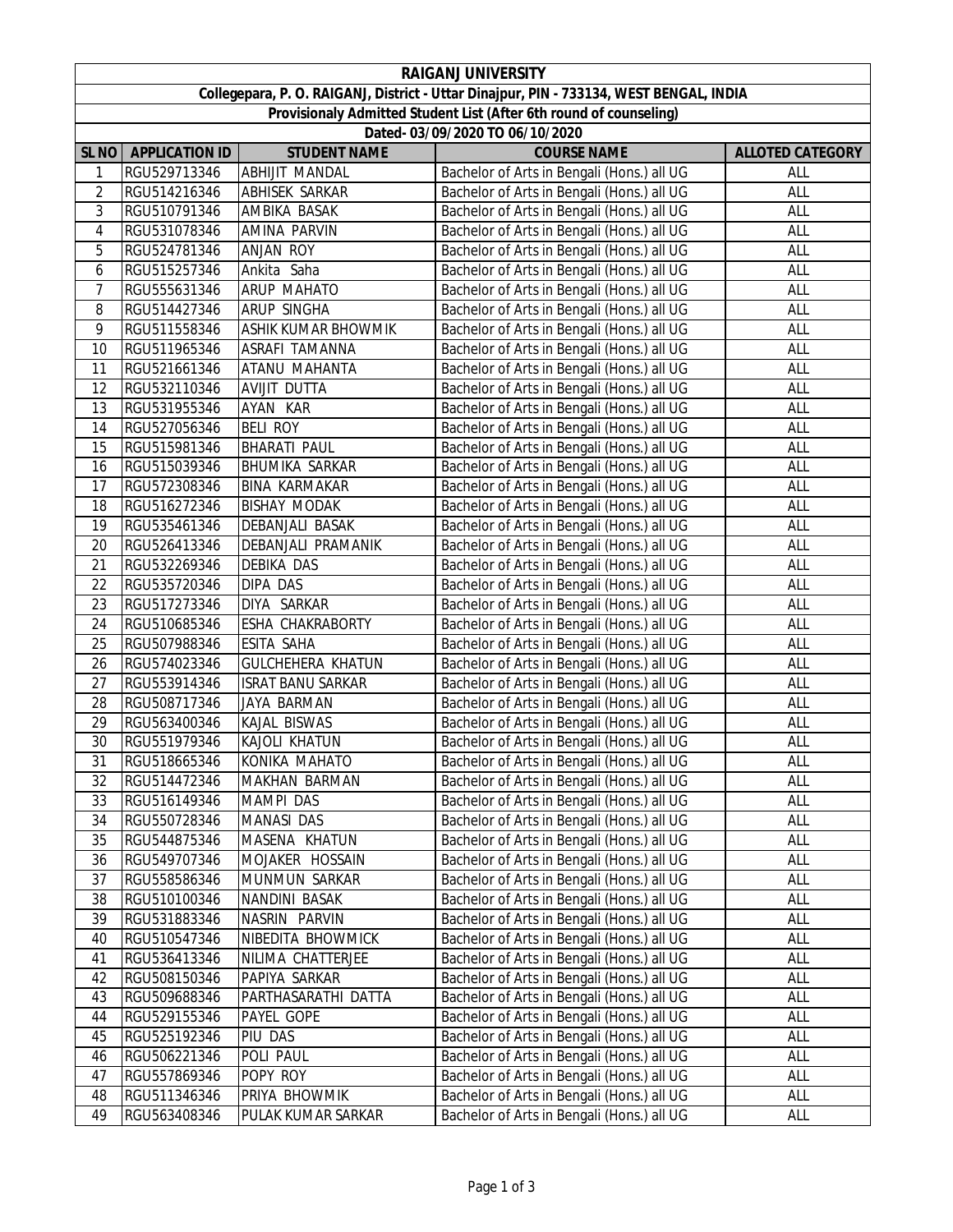| Provisionaly Admitted Student List (After 6th round of counseling) |                              |                                         |                                                                                          |                         |  |  |  |
|--------------------------------------------------------------------|------------------------------|-----------------------------------------|------------------------------------------------------------------------------------------|-------------------------|--|--|--|
| Dated- 03/09/2020 TO 06/10/2020                                    |                              |                                         |                                                                                          |                         |  |  |  |
| SL <sub>NO</sub>                                                   | <b>APPLICATION ID</b>        | <b>STUDENT NAME</b>                     | <b>COURSE NAME</b>                                                                       | <b>ALLOTED CATEGORY</b> |  |  |  |
| 50                                                                 | RGU509328346                 | RAHATMAT ALI                            | Bachelor of Arts in Bengali (Hons.) all UG                                               | ALL                     |  |  |  |
| 51                                                                 | RGU518998346                 | RAKHI GHOSH                             | Bachelor of Arts in Bengali (Hons.) all UG                                               | ALL                     |  |  |  |
| 52                                                                 | RGU553531346                 | Rakhi Ghosh                             | Bachelor of Arts in Bengali (Hons.) all UG                                               | ALL                     |  |  |  |
| 53                                                                 | RGU512762346                 | RAKHI GHOSH                             | Bachelor of Arts in Bengali (Hons.) all UG                                               | ALL                     |  |  |  |
| 54                                                                 | RGU560600346                 | RUKSENA KHATUN                          | Bachelor of Arts in Bengali (Hons.) all UG                                               | ALL                     |  |  |  |
| 55                                                                 | RGU553434346                 | SABISTRI SINGHA                         | Bachelor of Arts in Bengali (Hons.) all UG                                               | ALL                     |  |  |  |
| 56                                                                 | RGU518197346                 | Sanchita saha                           | Bachelor of Arts in Bengali (Hons.) all UG                                               | ALL                     |  |  |  |
| 57                                                                 | RGU577883346                 | SAPLA MAHANTA                           | Bachelor of Arts in Bengali (Hons.) all UG                                               | ALL                     |  |  |  |
| 58                                                                 | RGU509153346                 | <b>SAYAN BANIK</b>                      | Bachelor of Arts in Bengali (Hons.) all UG                                               | ALL                     |  |  |  |
| 59                                                                 | RGU518843346                 | SHARMISHTHA MAJUMDAR                    | Bachelor of Arts in Bengali (Hons.) all UG                                               | ALL                     |  |  |  |
| 60                                                                 | RGU506984346                 | SHILPI SAHA                             | Bachelor of Arts in Bengali (Hons.) all UG                                               | ALL                     |  |  |  |
| 61                                                                 | RGU551360346                 | SHISHIR MANDAL                          | Bachelor of Arts in Bengali (Hons.) all UG                                               | ALL                     |  |  |  |
| 62                                                                 | RGU521149346                 | SHREYASHI SAHA                          | Bachelor of Arts in Bengali (Hons.) all UG                                               | ALL                     |  |  |  |
| 63                                                                 | RGU520512346                 | SNEHA ADHIKARY                          | Bachelor of Arts in Bengali (Hons.) all UG                                               | ALL                     |  |  |  |
| 64                                                                 | RGU511822346                 | SNEHA GANGULI                           | Bachelor of Arts in Bengali (Hons.) all UG                                               | ALL                     |  |  |  |
| 65                                                                 | RGU532334346                 | SOURAV DAS                              | Bachelor of Arts in Bengali (Hons.) all UG                                               | ALL                     |  |  |  |
| 66                                                                 | RGU555099346                 | SUBARNA ROY                             | Bachelor of Arts in Bengali (Hons.) all UG                                               | ALL                     |  |  |  |
| 67                                                                 | RGU511648346                 | SUBHAJIT KUNDU                          | Bachelor of Arts in Bengali (Hons.) all UG                                               | ALL                     |  |  |  |
| 68                                                                 | RGU537203346                 | SUBRATA SARKAR                          | Bachelor of Arts in Bengali (Hons.) all UG                                               | ALL                     |  |  |  |
| 69                                                                 | RGU548409346                 | SURABHI ROY                             | Bachelor of Arts in Bengali (Hons.) all UG                                               | ALL                     |  |  |  |
| 70                                                                 | RGU524197346                 | SURAVI DAS                              | Bachelor of Arts in Bengali (Hons.) all UG                                               | ALL                     |  |  |  |
| 71                                                                 | RGU516843346                 | SUTAPA GANGULY                          | Bachelor of Arts in Bengali (Hons.) all UG                                               | ALL                     |  |  |  |
| 72                                                                 | RGU528677346                 | TABASSUM AARA                           | Bachelor of Arts in Bengali (Hons.) all UG                                               | ALL                     |  |  |  |
| 73                                                                 | RGU519680346                 | TAHAMINA YESMIN                         | Bachelor of Arts in Bengali (Hons.) all UG                                               | ALL                     |  |  |  |
| 74                                                                 | RGU531840346                 | TANUSHREE DAS                           | Bachelor of Arts in Bengali (Hons.) all UG                                               | ALL                     |  |  |  |
| 75                                                                 | RGU554338346                 | TANUSREE SINGHA                         | Bachelor of Arts in Bengali (Hons.) all UG                                               | ALL                     |  |  |  |
| 76                                                                 | RGU516963346<br>RGU520908346 | TAPASHREE PAUL<br><b>TRIDIPTA GHOSH</b> | Bachelor of Arts in Bengali (Hons.) all UG                                               | ALL                     |  |  |  |
| 77<br>78                                                           | RGU526194346                 | <b>TUSAR GHOSH</b>                      | Bachelor of Arts in Bengali (Hons.) all UG<br>Bachelor of Arts in Bengali (Hons.) all UG | ALL<br>ALL              |  |  |  |
| 79                                                                 | RGU549192346                 | USHA BARMAN                             | Bachelor of Arts in Bengali (Hons.) all UG                                               | ALL                     |  |  |  |
| 80                                                                 | RGU513889346                 | RAJ KUMAR CHOWDHURY                     | Bachelor of Arts in Bengali (Hons.) all UG                                               | <b>GENPWD</b>           |  |  |  |
| 81                                                                 | RGU513352346                 | Ajmira Parvin                           | Bachelor of Arts in Bengali (Hons.) all UG                                               | OBCA                    |  |  |  |
| 82                                                                 | RGU516427346                 | <b>ANSAR ALI</b>                        | Bachelor of Arts in Bengali (Hons.) all UG                                               | OBCA                    |  |  |  |
| 83                                                                 | RGU524051346                 | <b>BABI NAJNIN</b>                      | Bachelor of Arts in Bengali (Hons.) all UG                                               | OBCA                    |  |  |  |
| 84                                                                 | RGU530688346                 | <b>BEAUTI PARBIN</b>                    | Bachelor of Arts in Bengali (Hons.) all UG                                               | OBCA                    |  |  |  |
| 85                                                                 | RGU563662346                 | EYASMINA PARVIN                         | Bachelor of Arts in Bengali (Hons.) all UG                                               | OBCA                    |  |  |  |
| 86                                                                 | RGU519608346                 | FARIDA KHATUN                           | Bachelor of Arts in Bengali (Hons.) all UG                                               | OBCA                    |  |  |  |
| 87                                                                 | RGU560395346                 | <b>JENI KHATUN</b>                      | Bachelor of Arts in Bengali (Hons.) all UG                                               | OBCA                    |  |  |  |
| 88                                                                 | RGU511250346                 | MAJEDUR RAHAMAN                         | Bachelor of Arts in Bengali (Hons.) all UG                                               | OBCA                    |  |  |  |
| 89                                                                 | RGU514850346                 | <b>RUSTAM ALI</b>                       | Bachelor of Arts in Bengali (Hons.) all UG                                               | OBCA                    |  |  |  |
| 90                                                                 | RGU517072346                 | TABASUM NURI HOQUE                      | Bachelor of Arts in Bengali (Hons.) all UG                                               | OBCA                    |  |  |  |
| 91                                                                 | RGU507455346                 | TANISHA WAHID                           | Bachelor of Arts in Bengali (Hons.) all UG                                               | OBCA                    |  |  |  |
| 92                                                                 | RGU558580346                 | PARVEJ ALI                              | Bachelor of Arts in Bengali (Hons.) all UG                                               | OBCAPWD                 |  |  |  |
| 93                                                                 | RGU536768346                 | AKHI SARKAR                             | Bachelor of Arts in Bengali (Hons.) all UG                                               | OBCB                    |  |  |  |
| 94                                                                 | RGU511547346                 | <b>BEAUTY MODAK</b>                     | Bachelor of Arts in Bengali (Hons.) all UG                                               | OBCB                    |  |  |  |
| 95                                                                 | RGU515336346                 | CHIRANJIT GHOSH                         | Bachelor of Arts in Bengali (Hons.) all UG                                               | OBCB                    |  |  |  |
| 96                                                                 | RGU512288346                 | <b>DEEP SARKAR</b>                      | Bachelor of Arts in Bengali (Hons.) all UG                                               | OBCB                    |  |  |  |
| 97                                                                 | RGU511513346                 | DIPAMBITA SIKDAR                        | Bachelor of Arts in Bengali (Hons.) all UG                                               | OBCB                    |  |  |  |
| 98                                                                 | RGU511040346                 | <b>MAMON THAKUR</b>                     | Bachelor of Arts in Bengali (Hons.) all UG                                               | OBCB                    |  |  |  |
| 99                                                                 | RGU534144346                 | PINKI SHIL                              | Bachelor of Arts in Bengali (Hons.) all UG                                               | OBCB                    |  |  |  |
| 100                                                                | RGU519867346                 | RIYA SAHA                               | Bachelor of Arts in Bengali (Hons.) all UG                                               | OBCB                    |  |  |  |